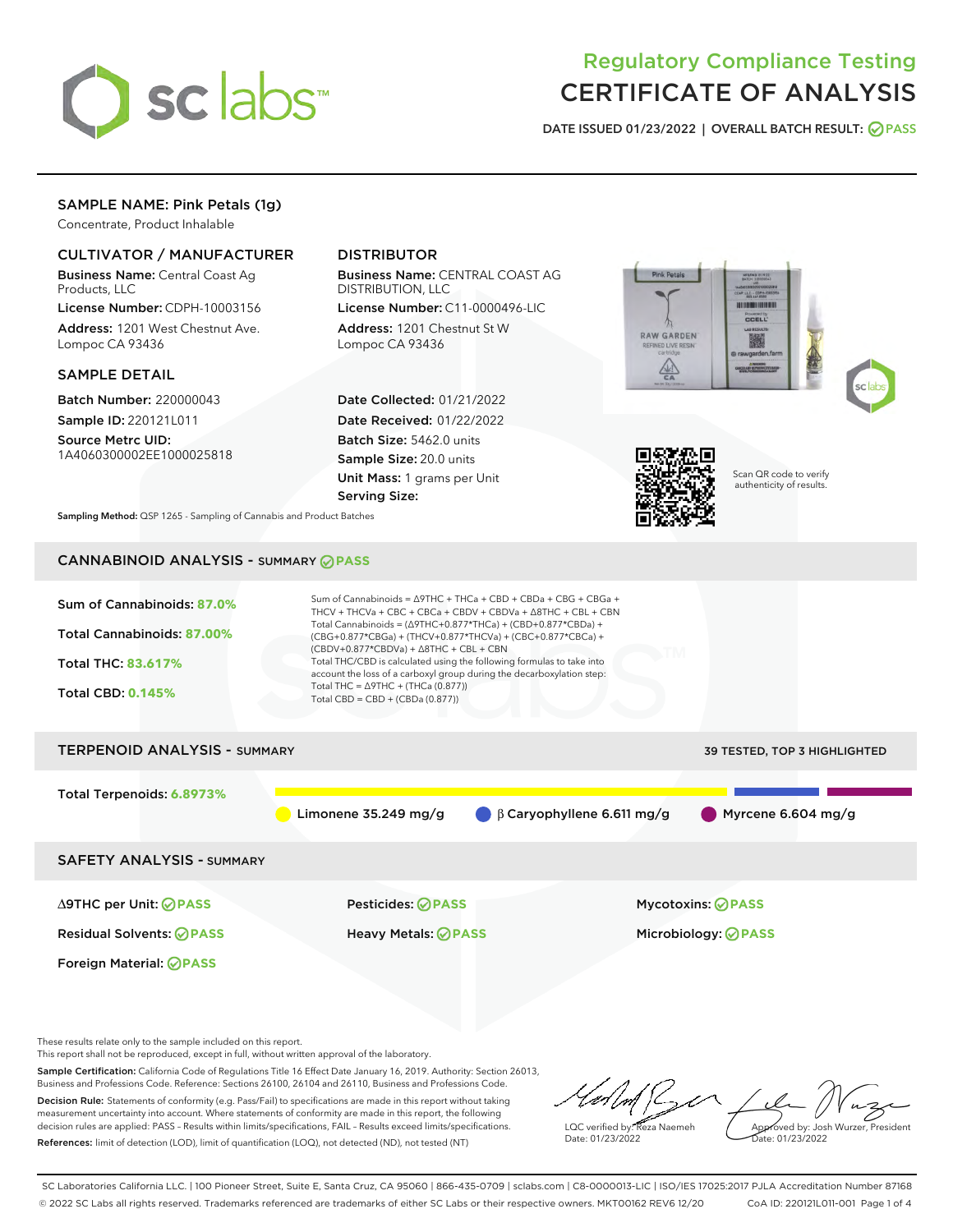



PINK PETALS (1G) | DATE ISSUED 01/23/2022 | OVERALL BATCH RESULT:  $\bigcirc$  PASS

#### CANNABINOID TEST RESULTS - 01/22/2022 2 PASS

Tested by high-performance liquid chromatography with diode-array detection (HPLC-DAD). **Method:** QSP 1157 - Analysis of Cannabinoids by HPLC-DAD

#### TOTAL CANNABINOIDS: **87.00%**

Total Cannabinoids (Total THC) + (Total CBD) + (Total CBG) + (Total THCV) + (Total CBC) + (Total CBDV) + ∆8THC + CBL + CBN

TOTAL THC: **83.617%** Total THC (∆9THC+0.877\*THCa)

TOTAL CBD: **0.145%**

Total CBD (CBD+0.877\*CBDa)

TOTAL CBG: 2.275% Total CBG (CBG+0.877\*CBGa)

TOTAL THCV: 0.67% Total THCV (THCV+0.877\*THCVa)

TOTAL CBC: ND Total CBC (CBC+0.877\*CBCa)

TOTAL CBDV: ND Total CBDV (CBDV+0.877\*CBDVa)

| <b>COMPOUND</b>  | LOD/LOQ<br>(mg/g)          | <b>MEASUREMENT</b><br><b>UNCERTAINTY</b><br>(mg/g) | <b>RESULT</b><br>(mg/g) | <b>RESULT</b><br>(%) |
|------------------|----------------------------|----------------------------------------------------|-------------------------|----------------------|
| <b>A9THC</b>     | 0.06 / 0.26                | ±28.764                                            | 836.17                  | 83.617               |
| <b>CBG</b>       | 0.06/0.19                  | ±0.896                                             | 22.75                   | 2.275                |
| <b>THCV</b>      | 0.1/0.2                    | $\pm 0.33$                                         | 6.7                     | 0.67                 |
| <b>CBN</b>       | 0.1/0.3                    | ±0.11                                              | 1.7                     | 0.17                 |
| <b>CBD</b>       | 0.07/0.29                  | ±0.067                                             | 1.45                    | 0.145                |
| $\triangle$ 8THC | 0.1/0.4                    | ±0.10                                              | 1.2                     | 0.12                 |
| <b>THCa</b>      | 0.05/0.14                  | N/A                                                | <b>ND</b>               | <b>ND</b>            |
| <b>THCVa</b>     | 0.07/0.20                  | N/A                                                | <b>ND</b>               | <b>ND</b>            |
| <b>CBDa</b>      | 0.02 / 0.19                | N/A                                                | <b>ND</b>               | <b>ND</b>            |
| <b>CBDV</b>      | 0.04 / 0.15                | N/A                                                | <b>ND</b>               | <b>ND</b>            |
| <b>CBDVa</b>     | 0.03/0.53                  | N/A                                                | <b>ND</b>               | <b>ND</b>            |
| <b>CBGa</b>      | 0.1 / 0.2                  | N/A                                                | <b>ND</b>               | <b>ND</b>            |
| <b>CBL</b>       | 0.06 / 0.24                | N/A                                                | <b>ND</b>               | <b>ND</b>            |
| <b>CBC</b>       | 0.2 / 0.5                  | N/A                                                | <b>ND</b>               | <b>ND</b>            |
| <b>CBCa</b>      | 0.07 / 0.28                | N/A                                                | <b>ND</b>               | <b>ND</b>            |
|                  | <b>SUM OF CANNABINOIDS</b> |                                                    | 870.0 mg/g              | 87.0%                |

#### **UNIT MASS: 1 grams per Unit**

| ∆9THC per Unit                         | 1100 per-package limit | 836.17 mg/unit  | <b>PASS</b> |
|----------------------------------------|------------------------|-----------------|-------------|
| <b>Total THC per Unit</b>              |                        | 836.17 mg/unit  |             |
| <b>CBD per Unit</b>                    |                        | $1.45$ mg/unit  |             |
| <b>Total CBD per Unit</b>              |                        | $1.45$ mg/unit  |             |
| <b>Sum of Cannabinoids</b><br>per Unit |                        | 870.0 mg/unit   |             |
| <b>Total Cannabinoids</b><br>per Unit  |                        | $870.0$ mg/unit |             |

|  | <b>TERPENOID TEST RESULTS - 01/22/2022</b> |  |
|--|--------------------------------------------|--|
|  |                                            |  |

Terpene analysis utilizing gas chromatography-flame ionization detection (GC-FID). **Method:** QSP 1192 - Analysis of Terpenoids by GC-FID

| <b>COMPOUND</b>           | LOD/LOQ<br>(mg/g) | <b>MEASUREMENT</b><br><b>UNCERTAINTY</b><br>(mg/g) | <b>RESULT</b><br>(mg/g)                         | <b>RESULT</b><br>$(\%)$ |
|---------------------------|-------------------|----------------------------------------------------|-------------------------------------------------|-------------------------|
| Limonene                  | 0.005 / 0.016     | ±0.5041                                            | 35.249                                          | 3.5249                  |
| $\beta$ Caryophyllene     | 0.004 / 0.012     | ±0.2354                                            | 6.611                                           | 0.6611                  |
| <b>Myrcene</b>            | 0.008 / 0.025     | ±0.0852                                            | 6.604                                           | 0.6604                  |
| <b>B</b> Pinene           | 0.004 / 0.014     | ±0.0557                                            | 4.841                                           | 0.4841                  |
| $\alpha$ Pinene           | 0.005 / 0.017     | ±0.0334                                            | 3.887                                           | 0.3887                  |
| Ocimene                   | 0.011 / 0.038     | ±0.1021                                            | 3.182                                           | 0.3182                  |
| Fenchol                   | 0.010 / 0.034     | ±0.0629                                            | 1.625                                           | 0.1625                  |
| $\alpha$ Humulene         | 0.009 / 0.029     | ±0.0476                                            | 1.482                                           | 0.1482                  |
| Terpineol                 | 0.016 / 0.055     | ±0.0909                                            | 1.480                                           | 0.1480                  |
| Linalool                  | 0.009 / 0.032     | ±0.0550                                            | 1.448                                           | 0.1448                  |
| Camphene                  | 0.005 / 0.015     | ±0.0071                                            | 0.615                                           | 0.0615                  |
| Terpinolene               | 0.008 / 0.026     | ±0.0099                                            | 0.484                                           | 0.0484                  |
| trans- $\beta$ -Farnesene | 0.008 / 0.025     | ±0.0162                                            | 0.457                                           | 0.0457                  |
| Borneol                   | 0.005 / 0.016     | ±0.0095                                            | 0.226                                           | 0.0226                  |
| Fenchone                  | 0.009 / 0.028     | ±0.0063                                            | 0.217                                           | 0.0217                  |
| Guaiol                    | 0.009 / 0.030     | ±0.0042                                            | 0.090                                           | 0.0090                  |
| Nerolidol                 | 0.009 / 0.028     | ±0.0052                                            | 0.082                                           | 0.0082                  |
| Citronellol               | 0.003 / 0.010     | ±0.0033                                            | 0.068                                           | 0.0068                  |
| $\alpha$ Bisabolol        | 0.008 / 0.026     | ±0.0030                                            | 0.057                                           | 0.0057                  |
| $\gamma$ Terpinene        | 0.006 / 0.018     | ±0.0009                                            | 0.052                                           | 0.0052                  |
| Valencene                 | 0.009 / 0.030     | ±0.0028                                            | 0.040                                           | 0.0040                  |
| Caryophyllene<br>Oxide    | 0.010 / 0.033     | ±0.0016                                            | 0.034                                           | 0.0034                  |
| Sabinene Hydrate          | 0.006 / 0.022     | ±0.0013                                            | 0.033                                           | 0.0033                  |
| Geraniol                  | 0.002 / 0.007     | ±0.0013                                            | 0.029                                           | 0.0029                  |
| $\alpha$ Terpinene        | 0.005 / 0.017     | ±0.0004                                            | 0.024                                           | 0.0024                  |
| Eucalyptol                | 0.006 / 0.018     | ±0.0006                                            | 0.023                                           | 0.0023                  |
| $\alpha$ Phellandrene     | 0.006 / 0.020     | ±0.0003                                            | 0.021                                           | 0.0021                  |
| Nerol                     | 0.003 / 0.011     | ±0.0005                                            | 0.012                                           | 0.0012                  |
| Sabinene                  | 0.004 / 0.014     | N/A                                                | <loq< th=""><th><loq< th=""></loq<></th></loq<> | <loq< th=""></loq<>     |
| p-Cymene                  | 0.005 / 0.016     | N/A                                                | <loq< th=""><th><loq< th=""></loq<></th></loq<> | <loq< th=""></loq<>     |
| 3 Carene                  | 0.005 / 0.018     | N/A                                                | ND                                              | ND                      |
| (-)-Isopulegol            | 0.005 / 0.016     | N/A                                                | ND                                              | ND                      |
| Camphor                   | 0.006 / 0.019     | N/A                                                | ND                                              | ND                      |
| Isoborneol                | 0.004 / 0.012     | N/A                                                | <b>ND</b>                                       | ND                      |
| Menthol                   | 0.008 / 0.025     | N/A                                                | ND                                              | ND                      |
| R-(+)-Pulegone            | 0.003 / 0.011     | N/A                                                | ND                                              | ND                      |
| <b>Geranyl Acetate</b>    | 0.004 / 0.014     | N/A                                                | <b>ND</b>                                       | ND                      |
| $\alpha$ Cedrene          | 0.005 / 0.016     | N/A                                                | ND                                              | ND                      |
| Cedrol                    | 0.008 / 0.027     | N/A                                                | ND                                              | ND                      |
| <b>TOTAL TERPENOIDS</b>   |                   |                                                    | 68.973 mg/g                                     | 6.8973%                 |

SC Laboratories California LLC. | 100 Pioneer Street, Suite E, Santa Cruz, CA 95060 | 866-435-0709 | sclabs.com | C8-0000013-LIC | ISO/IES 17025:2017 PJLA Accreditation Number 87168 © 2022 SC Labs all rights reserved. Trademarks referenced are trademarks of either SC Labs or their respective owners. MKT00162 REV6 12/20 CoA ID: 220121L011-001 Page 2 of 4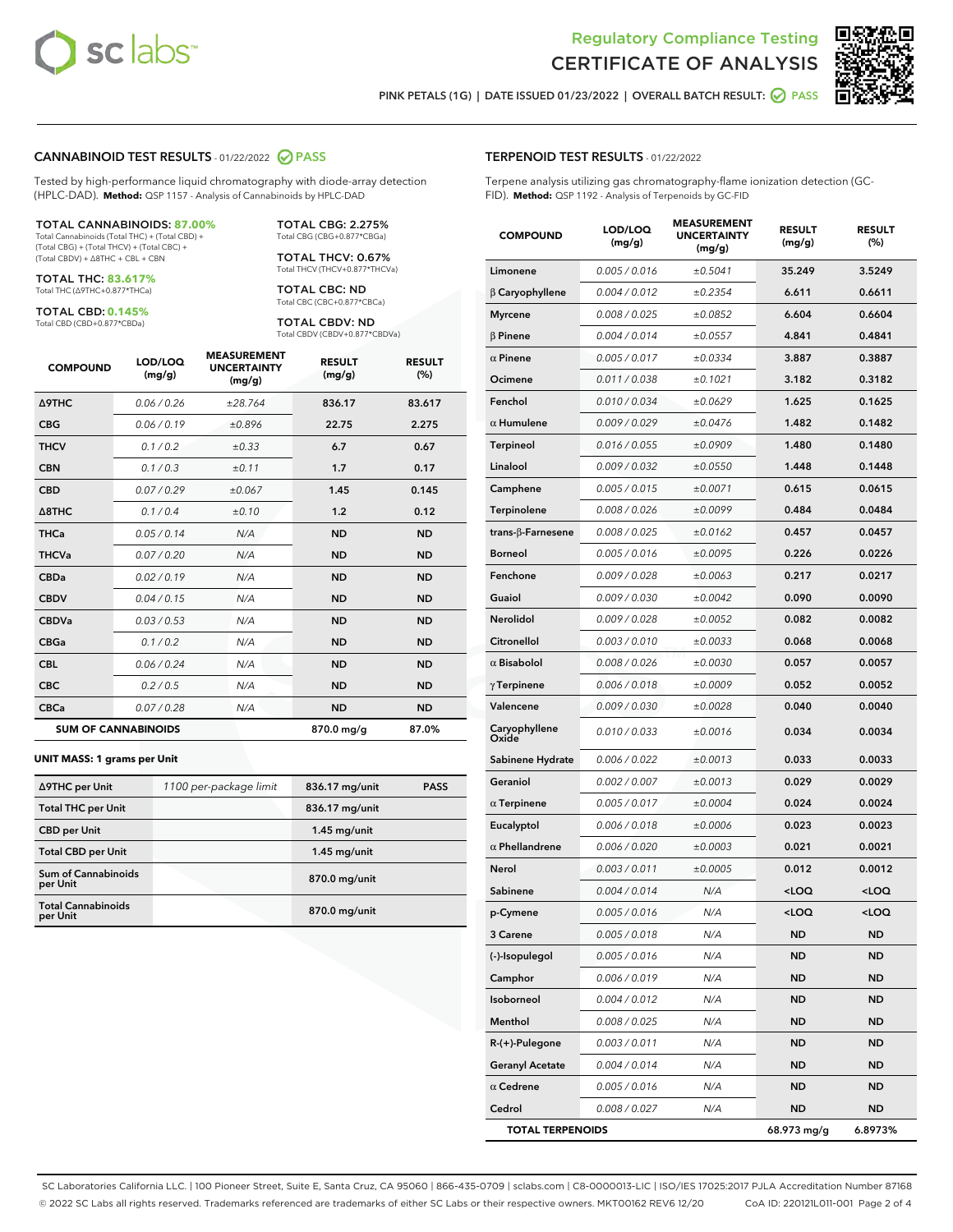



PINK PETALS (1G) | DATE ISSUED 01/23/2022 | OVERALL BATCH RESULT:  $\bigcirc$  PASS

# CATEGORY 1 PESTICIDE TEST RESULTS - 01/22/2022 2 PASS

Pesticide and plant growth regulator analysis utilizing high-performance liquid chromatography-mass spectrometry (HPLC-MS) or gas chromatography-mass spectrometry (GC-MS). \*GC-MS utilized where indicated. **Method:** QSP 1212 - Analysis of Pesticides and Mycotoxins by LC-MS or QSP 1213 - Analysis of Pesticides by GC-MS

| <b>COMPOUND</b>             | LOD/LOQ<br>$(\mu g/g)$ | <b>ACTION</b><br><b>LIMIT</b><br>$(\mu g/g)$ | <b>MEASUREMENT</b><br><b>UNCERTAINTY</b><br>$(\mu g/g)$ | <b>RESULT</b><br>$(\mu g/g)$ | <b>RESULT</b> |
|-----------------------------|------------------------|----------------------------------------------|---------------------------------------------------------|------------------------------|---------------|
| Aldicarb                    | 0.03 / 0.08            | $\ge$ LOD                                    | N/A                                                     | <b>ND</b>                    | <b>PASS</b>   |
| Carbofuran                  | 0.02 / 0.05            | $\geq$ LOD                                   | N/A                                                     | <b>ND</b>                    | <b>PASS</b>   |
| Chlordane*                  | 0.03 / 0.08            | $\ge$ LOD                                    | N/A                                                     | <b>ND</b>                    | <b>PASS</b>   |
| Chlorfenapyr*               | 0.03/0.10              | $\ge$ LOD                                    | N/A                                                     | <b>ND</b>                    | <b>PASS</b>   |
| Chlorpyrifos                | 0.02 / 0.06            | $\geq$ LOD                                   | N/A                                                     | <b>ND</b>                    | <b>PASS</b>   |
| Coumaphos                   | 0.02 / 0.07            | $\ge$ LOD                                    | N/A                                                     | <b>ND</b>                    | <b>PASS</b>   |
| Daminozide                  | 0.02 / 0.07            | $\ge$ LOD                                    | N/A                                                     | <b>ND</b>                    | <b>PASS</b>   |
| <b>DDVP</b><br>(Dichlorvos) | 0.03/0.09              | $>$ LOD                                      | N/A                                                     | <b>ND</b>                    | <b>PASS</b>   |
| Dimethoate                  | 0.03/0.08              | $\ge$ LOD                                    | N/A                                                     | <b>ND</b>                    | <b>PASS</b>   |
| Ethoprop(hos)               | 0.03 / 0.10            | $>$ LOD                                      | N/A                                                     | <b>ND</b>                    | <b>PASS</b>   |
| Etofenprox                  | 0.02 / 0.06            | $\ge$ LOD                                    | N/A                                                     | <b>ND</b>                    | <b>PASS</b>   |
| Fenoxycarb                  | 0.03/0.08              | $\ge$ LOD                                    | N/A                                                     | <b>ND</b>                    | <b>PASS</b>   |
| Fipronil                    | 0.03/0.08              | $\ge$ LOD                                    | N/A                                                     | <b>ND</b>                    | <b>PASS</b>   |
| Imazalil                    | 0.02 / 0.06            | $>$ LOD                                      | N/A                                                     | <b>ND</b>                    | <b>PASS</b>   |
| <b>Methiocarb</b>           | 0.02 / 0.07            | $\ge$ LOD                                    | N/A                                                     | <b>ND</b>                    | <b>PASS</b>   |
| Methyl<br>parathion         | 0.03/0.10              | $\ge$ LOD                                    | N/A                                                     | <b>ND</b>                    | <b>PASS</b>   |
| <b>Mevinphos</b>            | 0.03/0.09              | $\ge$ LOD                                    | N/A                                                     | <b>ND</b>                    | <b>PASS</b>   |
| Paclobutrazol               | 0.02 / 0.05            | $>$ LOD                                      | N/A                                                     | <b>ND</b>                    | <b>PASS</b>   |
| Propoxur                    | 0.03/0.09              | $\ge$ LOD                                    | N/A                                                     | <b>ND</b>                    | <b>PASS</b>   |
| Spiroxamine                 | 0.03 / 0.08            | $\ge$ LOD                                    | N/A                                                     | <b>ND</b>                    | <b>PASS</b>   |
| Thiacloprid                 | 0.03/0.10              | $\ge$ LOD                                    | N/A                                                     | <b>ND</b>                    | <b>PASS</b>   |

#### CATEGORY 2 PESTICIDE TEST RESULTS - 01/22/2022 PASS

| <b>COMPOUND</b>          | LOD/LOO<br>$(\mu g/g)$ | <b>ACTION</b><br>LIMIT<br>$(\mu g/g)$ | <b>MEASUREMENT</b><br><b>UNCERTAINTY</b><br>$(\mu g/g)$ | <b>RESULT</b><br>$(\mu g/g)$ | <b>RESULT</b> |
|--------------------------|------------------------|---------------------------------------|---------------------------------------------------------|------------------------------|---------------|
| Abamectin                | 0.03/0.10              | 0.1                                   | N/A                                                     | <b>ND</b>                    | <b>PASS</b>   |
| Acephate                 | 0.02/0.07              | 0.1                                   | N/A                                                     | <b>ND</b>                    | <b>PASS</b>   |
| Acequinocyl              | 0.02/0.07              | 0.1                                   | N/A                                                     | <b>ND</b>                    | <b>PASS</b>   |
| Acetamiprid              | 0.02/0.05              | 0.1                                   | N/A                                                     | <b>ND</b>                    | <b>PASS</b>   |
| Azoxystrobin             | 0.02/0.07              | 0.1                                   | N/A                                                     | <b>ND</b>                    | <b>PASS</b>   |
| <b>Bifenazate</b>        | 0.01/0.04              | 0.1                                   | N/A                                                     | <b>ND</b>                    | <b>PASS</b>   |
| <b>Bifenthrin</b>        | 0.02/0.05              | 3                                     | N/A                                                     | <b>ND</b>                    | <b>PASS</b>   |
| <b>Boscalid</b>          | 0.03/0.09              | 0.1                                   | N/A                                                     | <b>ND</b>                    | <b>PASS</b>   |
| Captan                   | 0.19/0.57              | 0.7                                   | N/A                                                     | <b>ND</b>                    | <b>PASS</b>   |
| Carbaryl                 | 0.02/0.06              | 0.5                                   | N/A                                                     | <b>ND</b>                    | <b>PASS</b>   |
| Chlorantranilip-<br>role | 0.04/0.12              | 10                                    | N/A                                                     | <b>ND</b>                    | <b>PASS</b>   |
| Clofentezine             | 0.03/0.09              | 0.1                                   | N/A                                                     | <b>ND</b>                    | <b>PASS</b>   |

# CATEGORY 2 PESTICIDE TEST RESULTS - 01/22/2022 continued

| <b>COMPOUND</b>               | LOD/LOQ<br>$(\mu g/g)$ | <b>ACTION</b><br>LIMIT<br>$(\mu g/g)$ | <b>MEASUREMENT</b><br><b>UNCERTAINTY</b><br>$(\mu g/g)$ | <b>RESULT</b><br>(µg/g) | <b>RESULT</b> |
|-------------------------------|------------------------|---------------------------------------|---------------------------------------------------------|-------------------------|---------------|
| Cyfluthrin                    | 0.12 / 0.38            | $\overline{2}$                        | N/A                                                     | <b>ND</b>               | <b>PASS</b>   |
| Cypermethrin                  | 0.11 / 0.32            | 1                                     | N/A                                                     | <b>ND</b>               | PASS          |
| Diazinon                      | 0.02 / 0.05            | 0.1                                   | N/A                                                     | ND                      | PASS          |
| Dimethomorph                  | 0.03 / 0.09            | 2                                     | N/A                                                     | ND                      | <b>PASS</b>   |
| Etoxazole                     | 0.02 / 0.06            | 0.1                                   | N/A                                                     | ND                      | PASS          |
| Fenhexamid                    | 0.03 / 0.09            | 0.1                                   | N/A                                                     | ND                      | <b>PASS</b>   |
| Fenpyroximate                 | 0.02 / 0.06            | 0.1                                   | N/A                                                     | ND                      | <b>PASS</b>   |
| Flonicamid                    | 0.03 / 0.10            | 0.1                                   | N/A                                                     | <b>ND</b>               | <b>PASS</b>   |
| Fludioxonil                   | 0.03 / 0.10            | 0.1                                   | N/A                                                     | ND                      | <b>PASS</b>   |
| Hexythiazox                   | 0.02 / 0.07            | 0.1                                   | N/A                                                     | <b>ND</b>               | PASS          |
| Imidacloprid                  | 0.04 / 0.11            | 5                                     | N/A                                                     | <b>ND</b>               | <b>PASS</b>   |
| Kresoxim-methyl               | 0.02 / 0.07            | 0.1                                   | N/A                                                     | <b>ND</b>               | <b>PASS</b>   |
| <b>Malathion</b>              | 0.03 / 0.09            | 0.5                                   | N/A                                                     | ND                      | <b>PASS</b>   |
| Metalaxyl                     | 0.02 / 0.07            | $\overline{c}$                        | N/A                                                     | <b>ND</b>               | <b>PASS</b>   |
| Methomyl                      | 0.03 / 0.10            | $\mathcal{I}$                         | N/A                                                     | ND                      | PASS          |
| Myclobutanil                  | 0.03 / 0.09            | 0.1                                   | N/A                                                     | <b>ND</b>               | <b>PASS</b>   |
| Naled                         | 0.02 / 0.07            | 0.1                                   | N/A                                                     | ND                      | <b>PASS</b>   |
| Oxamyl                        | 0.04 / 0.11            | 0.5                                   | N/A                                                     | ND                      | PASS          |
| Pentachloronitro-<br>benzene* | 0.03 / 0.09            | 0.1                                   | N/A                                                     | ND                      | PASS          |
| Permethrin                    | 0.04 / 0.12            | 0.5                                   | N/A                                                     | <b>ND</b>               | <b>PASS</b>   |
| Phosmet                       | 0.03 / 0.10            | 0.1                                   | N/A                                                     | ND                      | PASS          |
| Piperonylbu-<br>toxide        | 0.02 / 0.07            | 3                                     | N/A                                                     | ND                      | <b>PASS</b>   |
| Prallethrin                   | 0.03 / 0.08            | 0.1                                   | N/A                                                     | <b>ND</b>               | <b>PASS</b>   |
| Propiconazole                 | 0.02 / 0.07            | 0.1                                   | N/A                                                     | ND                      | PASS          |
| Pyrethrins                    | 0.04 / 0.12            | 0.5                                   | N/A                                                     | ND                      | <b>PASS</b>   |
| Pyridaben                     | 0.02 / 0.07            | 0.1                                   | N/A                                                     | <b>ND</b>               | <b>PASS</b>   |
| Spinetoram                    | 0.02 / 0.07            | 0.1                                   | N/A                                                     | ND                      | PASS          |
| Spinosad                      | 0.02 / 0.07            | 0.1                                   | N/A                                                     | <b>ND</b>               | <b>PASS</b>   |
| Spiromesifen                  | 0.02 / 0.05            | 0.1                                   | N/A                                                     | ND                      | <b>PASS</b>   |
| Spirotetramat                 | 0.02 / 0.06            | 0.1                                   | N/A                                                     | ND                      | PASS          |
| Tebuconazole                  | 0.02 / 0.07            | 0.1                                   | N/A                                                     | ND                      | <b>PASS</b>   |
| Thiamethoxam                  | 0.03 / 0.10            | 5                                     | N/A                                                     | ND                      | <b>PASS</b>   |
| Trifloxystrobin               | 0.03 / 0.08            | 0.1                                   | N/A                                                     | <b>ND</b>               | <b>PASS</b>   |

SC Laboratories California LLC. | 100 Pioneer Street, Suite E, Santa Cruz, CA 95060 | 866-435-0709 | sclabs.com | C8-0000013-LIC | ISO/IES 17025:2017 PJLA Accreditation Number 87168 © 2022 SC Labs all rights reserved. Trademarks referenced are trademarks of either SC Labs or their respective owners. MKT00162 REV6 12/20 CoA ID: 220121L011-001 Page 3 of 4